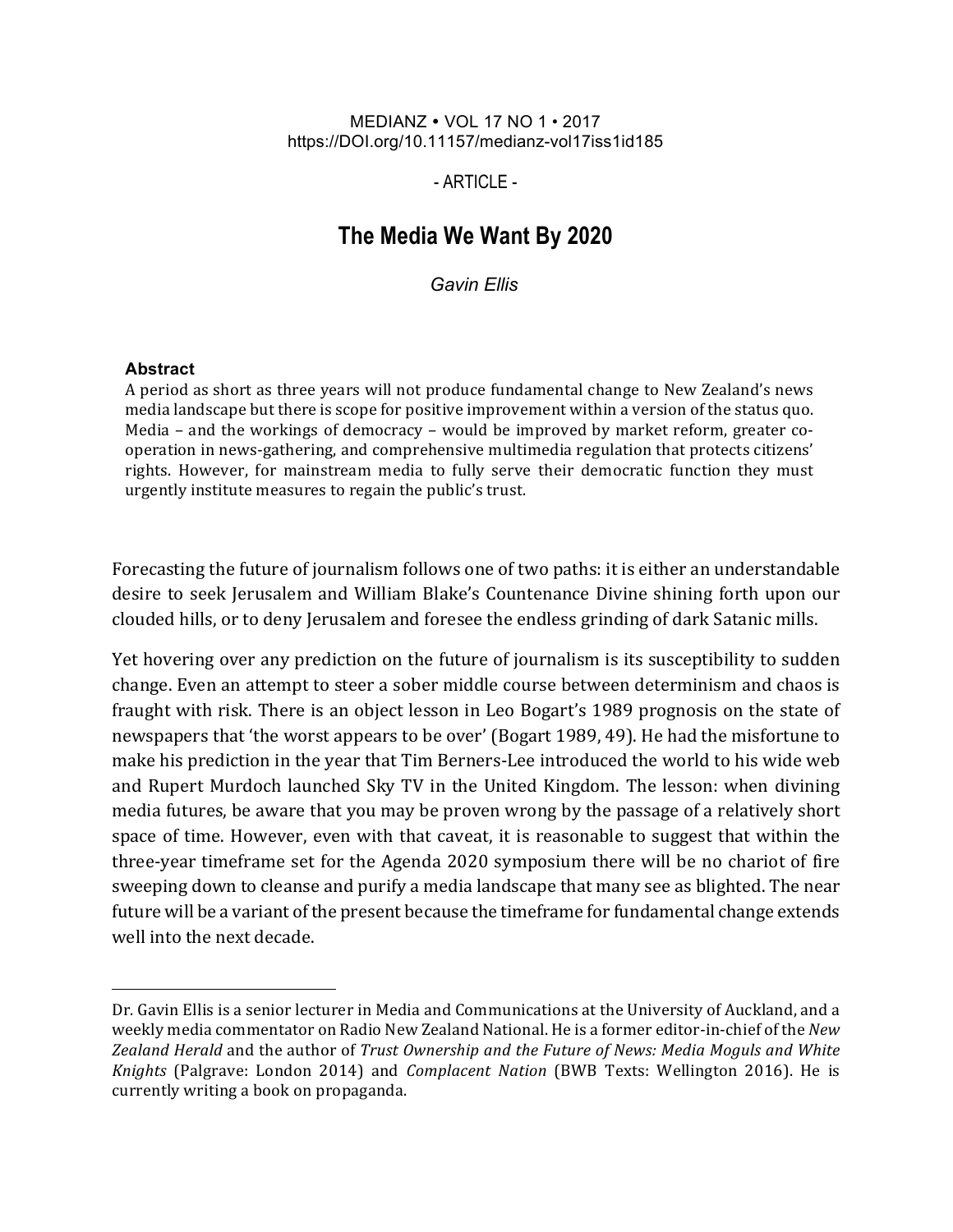The timeframe may be best understood by seeing it as part of what Carlota Perez (2010) has described as a techno-economic paradigm trajectory (185-202). This is the complex series of events that contribute to technological revolution. We are now in what she describes as the Fifth Revolution  $-$  the Age of Information and Telecommunications (the first was the Industrial Revolution). She notes that, while major innovations (such as Arkwright's mill, Stephenson's *Rocket* and the Intel microprocessor) have a central role in starting each techno-economic revolution, expansion depends on incremental innovation. In other words, there is a time-based trajectory that each technological revolution has followed, with interdependencies that affect the speed with which the revolution reaches maturity. The Fifth Revolution has yet to reach maturity. Its trajectory continues on an upward curve that may, or may not, end in the destruction of traditional forms of journalism but change will be incremental  $-$  even if the media equivalent of Uber materialises. The private motorist/cab driver has been disruptive but has yet to put bring an end to licensed taxi firms that could, for instance, fight back by becoming the providers of driverless cars.

The inherent unpredictability of technological innovation and the ingenuity of entrepreneurship are reasons for taking a cautious approach to predicting New Zealand media will move in the short-term. Further reasons for exercising restraint in forecasting whether Jerusalem will be builded here within three years lie at the other end of the change spectrum. They are institutional inertia, government indifference, and public apathy.

### **Inertia**

Institutional inertia - the term used by Michael Hannan and John Freeman to describe structural impediments to change – exists in our mainstream media for a number of reasons. In short, they suffer the inherent structural inertia present in most large organisations (Hannan and Freeman 1984, 149-164). While creative innovators may exist within each organisation, the ultimate decision-makers are defenders, not revolutionaries. Hannan and Freeman do not suggest that organisations subject to institutional inertia do not change. Rather, as they put it, '[...] organisations have high inertia when the speed of reorganisation is much lower than the rate at which environmental conditions change' (ibid. 151). Large established organisations tend to react more slowly to changes in their environment than do firms established to take advantage of technological innovation. New Zealand's mainstream media organisations fall into the first category.

They face an additional structural impediment in the fact that the major media companies apart from state-owned media (Television New Zealand, Radio New Zealand and Māori Television) and the *Otago Daily Times'* publisher Allied Press - are foreign-owned. That foreign dominance survived the demerger of the *New Zealand Herald's* owner NZME from Australian-based APN News & Media in 2016: a majority of its shares remained in the hands of Australian investment groups and nominee companies. Fairfax, publisher of the *Dominion*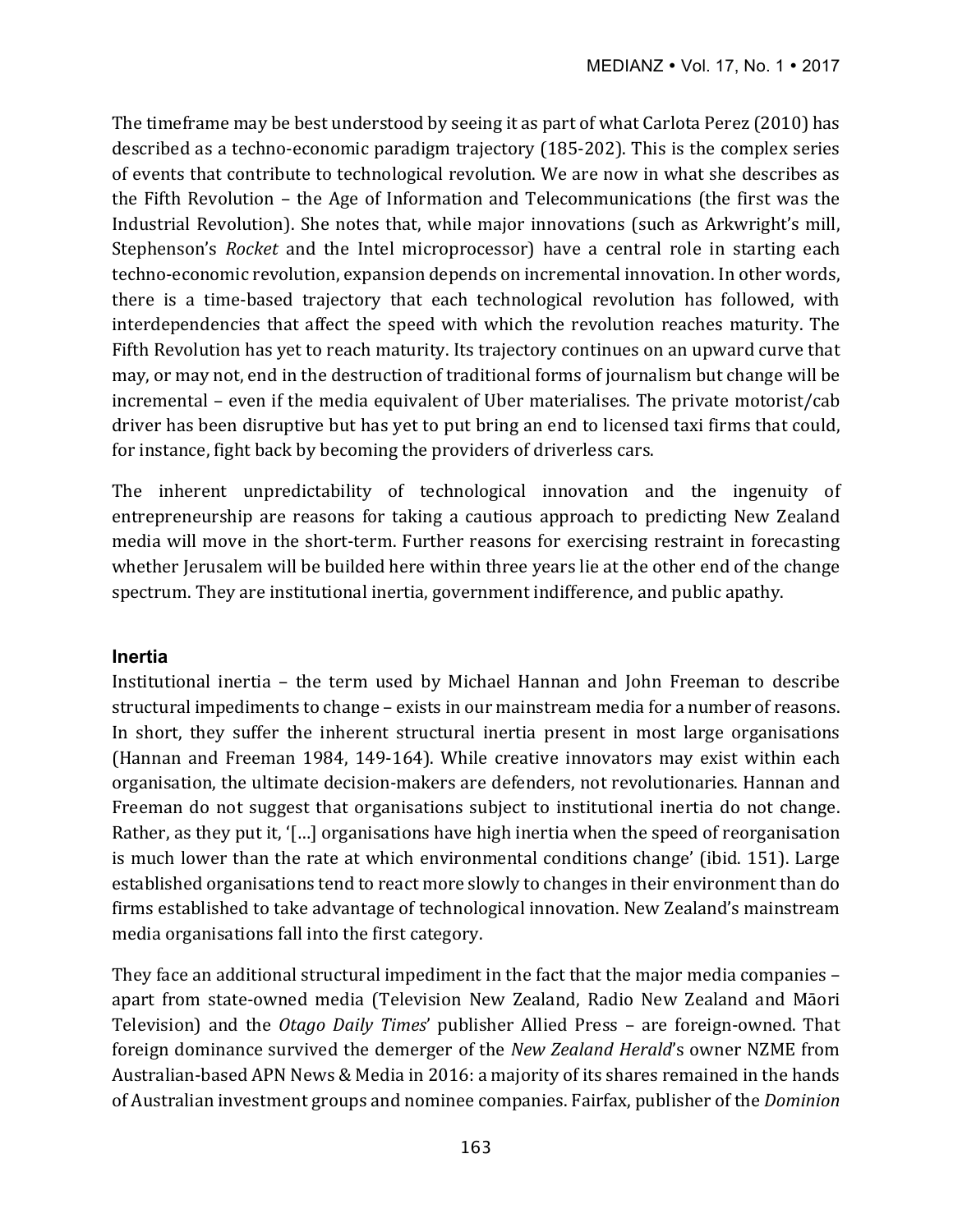*Post* and *The Press*, is headquartered in Sydney and TV3's MediaWorks is owned by an American private equity company, Oaktree Capital. New Zealand's dominant magazine publisher, Bauer Media, is German-owned.<sup>1</sup> Extended chains of command and differing priorities contribute to inertia.

Inertia is present because the five major commercial news media groups in New Zealand are risk-averse. Their owners have already seen declining value in their investments: Since 2012 Australasian media companies have written down their book value by more than \$A6 billion.<sup>2</sup> Although the New Zealand media organisations' combined equity has shrunk to about \$970 million,<sup>3</sup> their collective owners do not wish to place their balance sheets at any greater risk than necessary by contemplating radical structural change.

Merger is as radical as they are prepared to be, and that is not at all radical. It is simply a means of continuing to do business the same way with better economies of scale and reduced competition. John Ralston Saul's disdain of mergers and acquisitions is on a global scale but his observation that size replaces risk and innovation (Saul 2005, 81) is equally applicable in a New Zealand context. Would it be too harsh to also apply his secondary observation that the architects of mergers – financiers and business managers – embrace a shared assumption that size replaces the need to think? Certainly, their thinking has been conventional and based on a quest for economies rather than real innovation. The desire to merge -NZME/Fairfax and Spark/Vodafone - was met with rejection from the Commerce Commission. The NZME/Fairfax case is now before the High Court.

Final rejection of merger proposals would leave open the question of what innovative alternatives would be taken by the media companies. So far, they have shown themselves to be classic examples of Paul DiMaggio and Walter Powell's institutional isomorphism: rational actors who make their organisations increasingly similar as they try to change them (DiMaggio and Powell 1983, 147-160). Structurally, there is little to distinguish the organisations. The change that each has undergone in the past two years has created similar multimedia newsroom structures and, in each case, significant capital was involved. This has put all of them in the same boat. There is a pattern of episodic change – heightened activity followed by a period of quiescence  $-$  and they are now locked into similar development cycles. Any proposal for a new cycle of capital-intensive change will face board resistance in the short-term. Institutional inertia sits comfortably with a reluctance to spend yet more money.

# **Indifference**

The State can play a coercive role in change if it is so minded. The transfer of BBC regulation to Ofcom creates a powerful unified regulatory apparatus for broadcasting in the United Kingdom. It could have been matched in print by the adoption of the recommendations of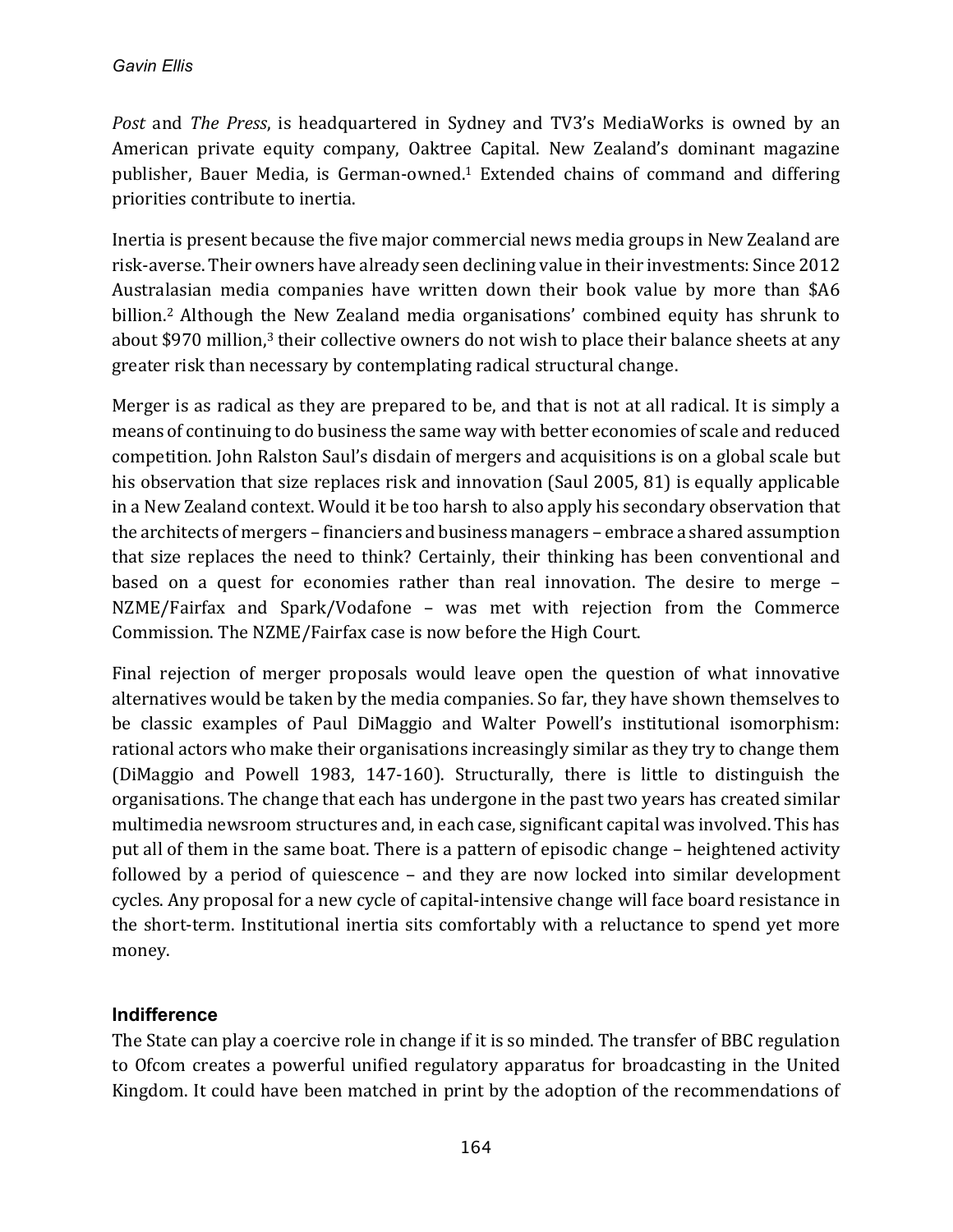the Leveson Inquiry – had Westminster been so minded. Germany's federal and state media laws are designed to protect diversity and content quality and its constitutional court has affirmed the state's obligation to ensure a media order that guarantees democracy and social integration.4

Contrast that with New Zealand: there is no better example of governmental indifference than the three terms of National-led administration in New Zealand. That administration has been characterised by a market-driven ideology that has translated into an unwillingness to interfere with the self-determination of media companies and an indifference to the regulatory and financial needs of a sector profoundly affected by the digital age. Its dislike of the concept of public service broadcasting is well-documented and given symbolic reinforcement by the disestablishment of the Broadcasting portfolio in the December 2016 Cabinet reshuffle. In its second term the government was presented with excellent foundations for a major restructuring of the media regulatory environment (NZLC IP27). Instead it heaped faint praise on the Law Commission's report and stated that 'the Government's preference is not to make any statutory or institutional changes at this time and to continue to observe how issues of technological convergence are dealt with by the news media'.<sup>5</sup> A fourth term would be unlikely to see a change in this policy vacuum unless some form of crisis demanded action. A change of government would, in all likelihood, see a return to supporting public service broadcasting but the commercial media were largely untouched by the Clark government and that approach would likely continue.

# **Apathy**

Public apathy plays a part in this government indifference and a lack of major reform of the media sector. The New Zealand public has been accused of 'towering complacency' in the face of erosion of its right to free expression (Ellis 2016, 21). That complacency extended to accepting the erosion of news media systems on which they have relied to hold power to account. It may be argued that the People's Commission into Public Broadcasting and Media and the 100-plus submissions to the Commerce Commission on the proposed NZME/Fairfax merger represent a groundswell of public concern. However, these concerned and committed citizens represent only a small sector of society. The majority show little inclination to raise their voices in support of change. This apathy helps fuel governmental indifference by suggesting there are few votes in media reform and suggests to media companies that the market is satisfied with incremental change within existing structures.

# **Status Quo Version 2**

For these reasons – there are doubtless more – a version of the status quo will persist until 2020 and beyond. This does not mean there will be no change. The version will include a number of new digital start-ups and potential spectrum repurposing such as a proposal by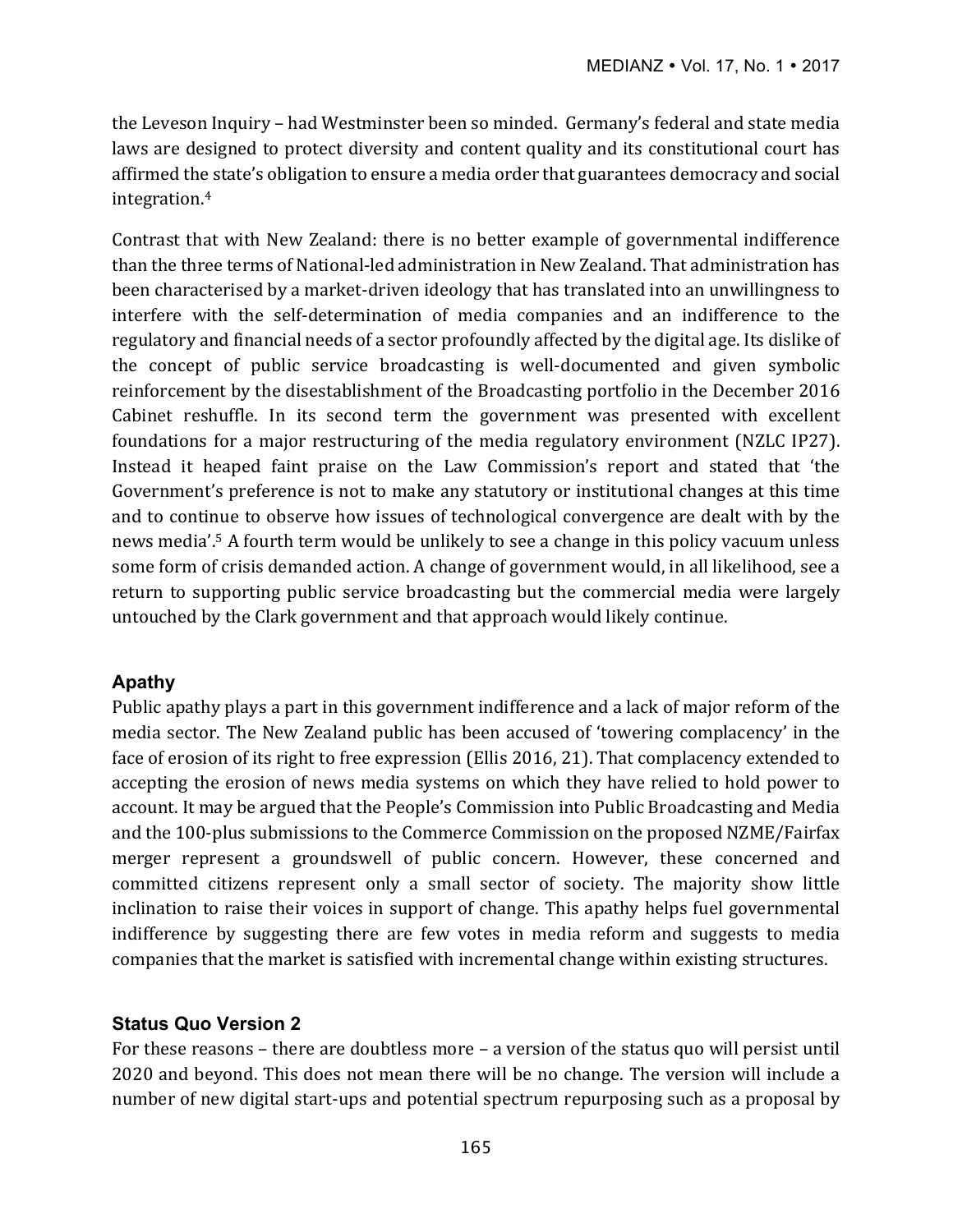veteran broadcaster David Beatson for the use of downtime on Parliament TV for public interest programming and civil defence public communication.<sup>6</sup> They will join recent startups *The Spinoff*, Newsroom, E-Tangata and others in supplementing mainstream media but will continue to attract niche audiences and lack the scale to supplant the major organisations. There will be innovations (as yet unveiled) that promise major technological advances but not a means to replace the large sustaining audiences that each mainstream media entity has drawn.

Mainstream media continue to be dominated by hierarchical newsrooms in large institutions – be they private sector or state-owned – with digital start-ups supplementing rather than supplanting them. There is a body of literature that rejects this core-periphery dichotomy. Mark Deuze and Tamara Witschge, for example, regard core and periphery as erroneous concepts. They see the job of the journalist as characterised by impermanence and 'postindustrial newswork' as a fluid, distributed network (Deutz and Witschge 2017, 6). They overstate the case as it may relate to New Zealand. The disruption and fragmentation of which they speak is underway, but the continued presence of traditional media structures mean the situation is some distance from the complex network of individual newsworkers that they describe.

However, their framework should not be entirely dismissed. In the longer-term, there will be a radical shift away from corporate news media to a self-sustaining neural network where the sum of the parts is a form of aggregated distribution that continues to reach large audiences with the same content. It will be neither Google nor Facebook because ways will have been found to deny parasitic operators the banquet they currently enjoy at the expense of news producers. It will be a pluralistic collaboration of organisations and individuals contributing to the public good through multi-media endeavours that may even include print. However, in New Zealand within the three-year scope of this paper, Deuze and Witschge are premature in their clearance of the existing landscape. The system they describe – 'a moving object [...] a dynamic set of practices and expectations' (ibid., 19) will by 2020 continue to be found on the periphery rather than at its still dominant institutional core. 

In the near-term, NZME, Fairfax, Television New Zealand, MediaWorks, and Radio New Zealand (together with Allied Press in Dunedin and Māori Television) will continue to be the mainstay of news-gathering (if not dissemination, as social media continue to make inroads on how stories are distributed). There may well be some rearrangement of individual assets, particularly by newspaper-owning companies, but the mainstream will flow into the next decade.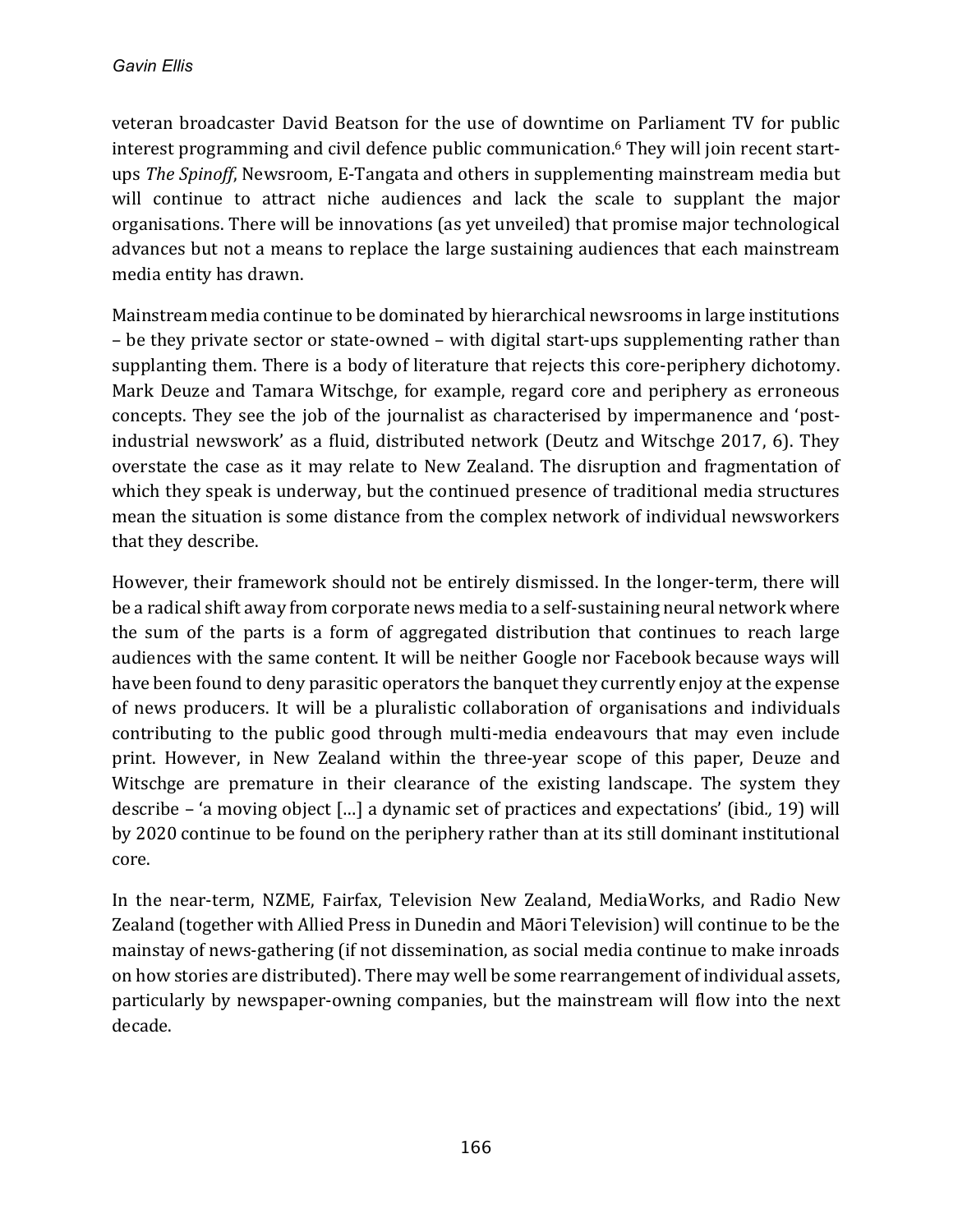# **Realities**

The task set for this paper is to suggest better things that can lie on journalism's near horizon. It may be useful to suggest, firstly, a number of things that are achievable within that 2020 version of the status quo and, secondly, to address a pressing need that must be met irrespective of the rate of 'natural' change.

The point we have reached in Perez's Information and Telecommunications Age trajectory decrees that near-term technology-driven change will be incremental rather than revolutionary. The Winter 2016 edition of the *Columbia Journalism Review* – the Innovation Issue – was largely based on what drones, virtual reality, automated storytelling, data journalism, analytics, robotics and social media can do to enhance journalism. There were inspirational and cautionary tales to supplement a host of technical innovations. Overall, the innovation issue demonstrated how technology would provide better or more cost-effective ways of doing the job journalists now do.

We have already seen some of the evidence of these technological advances in New Zealand with the use of drones by media outlets covering the Kaikoura earthquake and Edgecumbe flood. We saw the benefits of big data analysis in Fairfax's School Report Project in 2016 and the *New Zealand Herald's* series based on geographic crime statistics in June 2017. We are also seeing it at the *Herald's* parent company NZME, with the adoption of the Arc publishing platforms developed by the *Washington Post* as part of a rejuvenation by its innovative new owner, Amazon's Jeff Bezos.<sup>7</sup> Arc is a digital content management system of inter-linked modules, from content creation to sophisticated market analytics, that also integrates with print publishing systems. Its principal architect, the *Washington Post's* chief information officer Shailesh Prakash, featured in the *CJR's* Innovation Issue. A Nieman Foundation media industry analyst, Ken Doctor, predicts that Arc may 'provide a new lower-cost, higherperforming tech foundation for the wider news business' (Doctor 2015). The system has already been licensed to more than a dozen media companies in North America and beyond. It does not, however, find the Holy Grail: a new business model as dynamic, promising and rife with opportunity as the one that carried traditional media through their good times.

# **Achievable Aims**

Jerusalem may be elusive but there are numerous initiatives that can be implemented in the short-term to ensure the civic role of journalism and a positive contribution by news media are not lost.

Mainstream media *can* find ways of relieving some of the revenue pressures they face. One of the arguments Fairfax and NZME advanced to the Commerce Commission in support of their merger was the competition that search engines and social media represented. Their joint submission on the merger stated that each group has a 6 per cent share on the online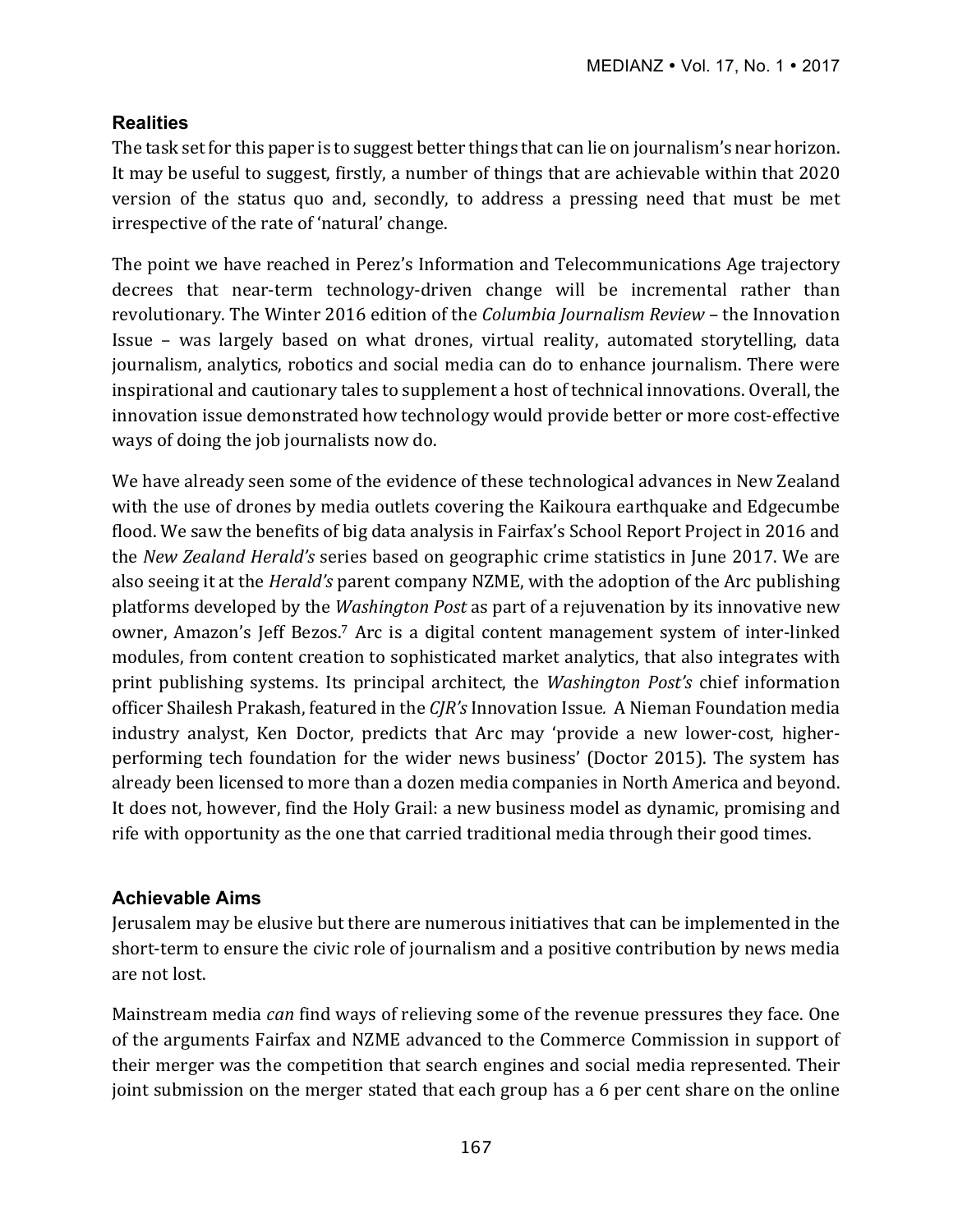advertising market while Facebook has 16 per cent and Google has 37 per cent of the market. The Interactive Advertising Bureau of New Zealand paints  $-$  for traditional media  $-$  a bleak picture (Figure 1). Search and directory services attracted more than half (\$490 million) of the total digital spend in 2016. Social media attracted less than \$59 million but it is growing at more than  $50\%$  a year. Digital display advertising  $-$  the banner and strip ads we see on news websites for example – contracted by one per cent last year and news media have by no means all of that slice of the pie (IAB/PwC 2017). Yet both search and social media are populated with the stories produced by our mainstream media, who receive nothing in return. 



Figure 1 (Interactive Advertising Bureau 2017)

New Zealand media organisations can  $-$  and should  $-$  press for a redistribution of some of the digital revenue derived in no small measure from re-use of the news content produced by the newspaper owners and their broadcasting contemporaries. It is an issue facing all mainstream commercial media. The advertising revenue pie in this country is finite and rises by only one per cent a year. The larger the slice taken by digital highway robbers, the smaller the portion remaining to be divided up among local media. Fairfax and NZME argued forcefully before the Commerce Commission but the industry as a whole has yet to demonstrate it is capable of mounting a concerted lobby campaign of the type that secured advantageous conditions for Sky TV over several decades. Such a campaign, aimed at redressing the inequity of deriving revenue from goods for which you do not pay, or a push for the wider revenue-producing levy proposed by VUW's Peter Thompson, are achievable ways of reducing financial pressure on news media. Thompson, as chair of the Coalition for Better Broadcasting, has estimated that a marginal levy of one per cent on media services revenue across the value chain, (including broadcasting, telecommunications, subscription providers, advertising and audio-visual retail) could raise \$160 million per annum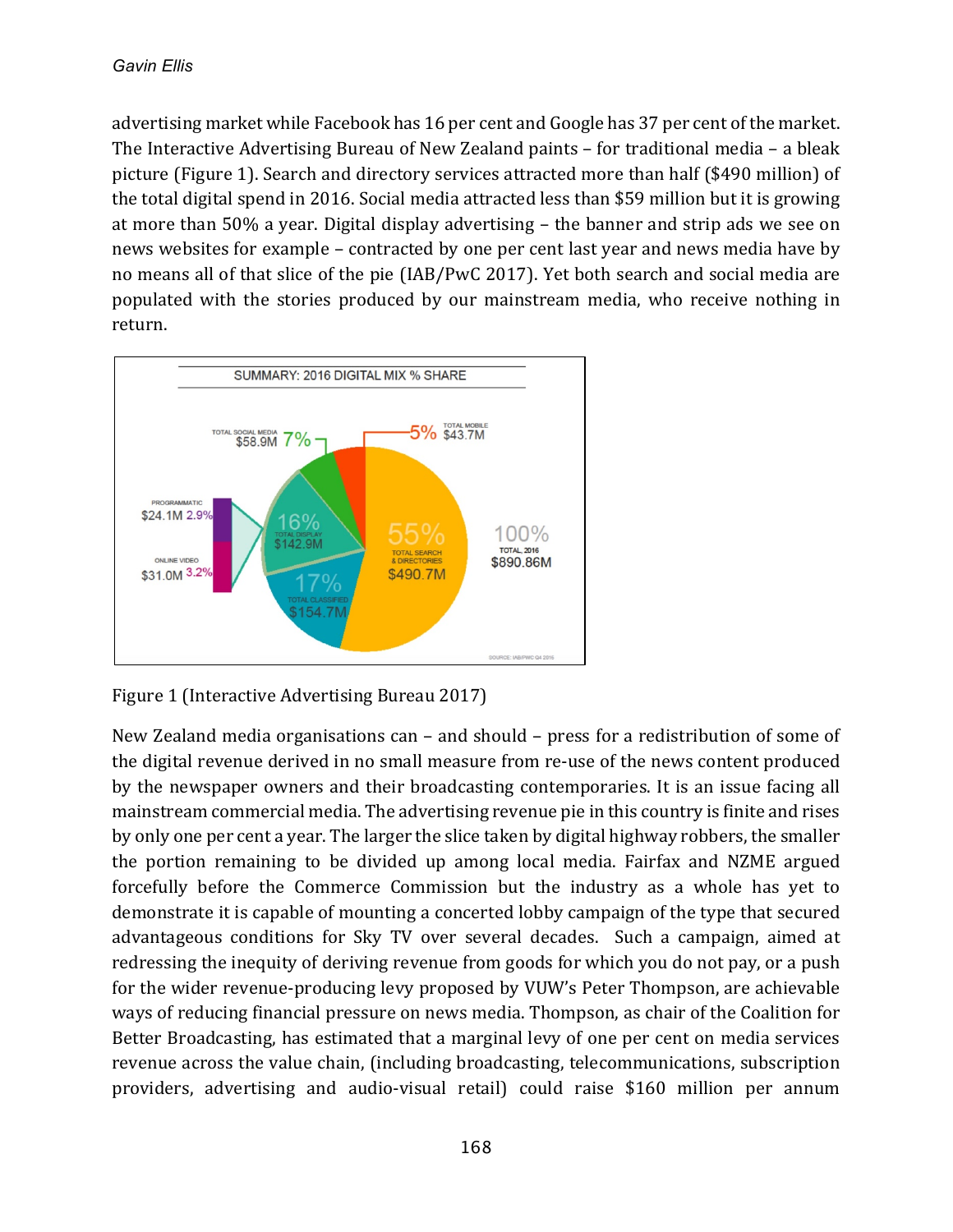(Thompson 2015). Although that proposal related to funding of public service broadcasting, it could be expanded to include print and digital media.

The digital giants are the real threat to the future of commercial New Zealand news media organisations, yet local media continue to treat each other as sworn enemies on the playing field – albeit slightly uneasily in the case of Fairfax and its intended spouse during merger talks. Broadcast media, in particular, continue to compete directly with each other for advertising. Newspapers have discreet markets even if their companion websites are headto-head. All, however, face diminishing editorial resources and a resulting reduction in news coverage. They continue to duplicate each other's efforts in covering core news subjects. They send expensive news teams into areas for spot news that is being covered by other organisations' local newsrooms.

There is ample scope within the next three years for the groups to begin to co-operate and use their limited resources to better effect. The country was not disadvantaged by the fact that for more than 125 years its newspapers shared content through the New Zealand Press Association. Rather, the opposite: the co-operative was a means by which national newsgathering and comprehensive foreign news agency services could be provided in spite of limited financial resources. Figure 2 illustrates the benefits that used to accrue from the cooperative - the exchange of thousands of stories a year available to daily newspapers throughout the country.

| NZPA story contributions January to June 2003 |       |
|-----------------------------------------------|-------|
| New Zealand Herald                            | 2126  |
| <b>Dominion Post</b>                          | 2221  |
| <b>The Press</b>                              | 2028  |
| <b>Otago Daily Times</b>                      | 1649  |
| Regional newspapers (combined)                | 4713  |
| NZPA Auckland office                          | 1020  |
| NZPA Wellington office                        | 11286 |
| N7PA Parliament office                        | 12878 |
| NZPA Sydney Office                            | 748   |
| Total                                         | 38669 |

Figure 2: Sources of NZPA stories Q1-2 2003 (Ellis 2009)

A modernised version embracing the major media groups and digital start-ups could provide core news services through sharing arrangements and a host provider such as Radio New Zealand. Such a service would free resources for, one hopes, more discursive and analytical journalism.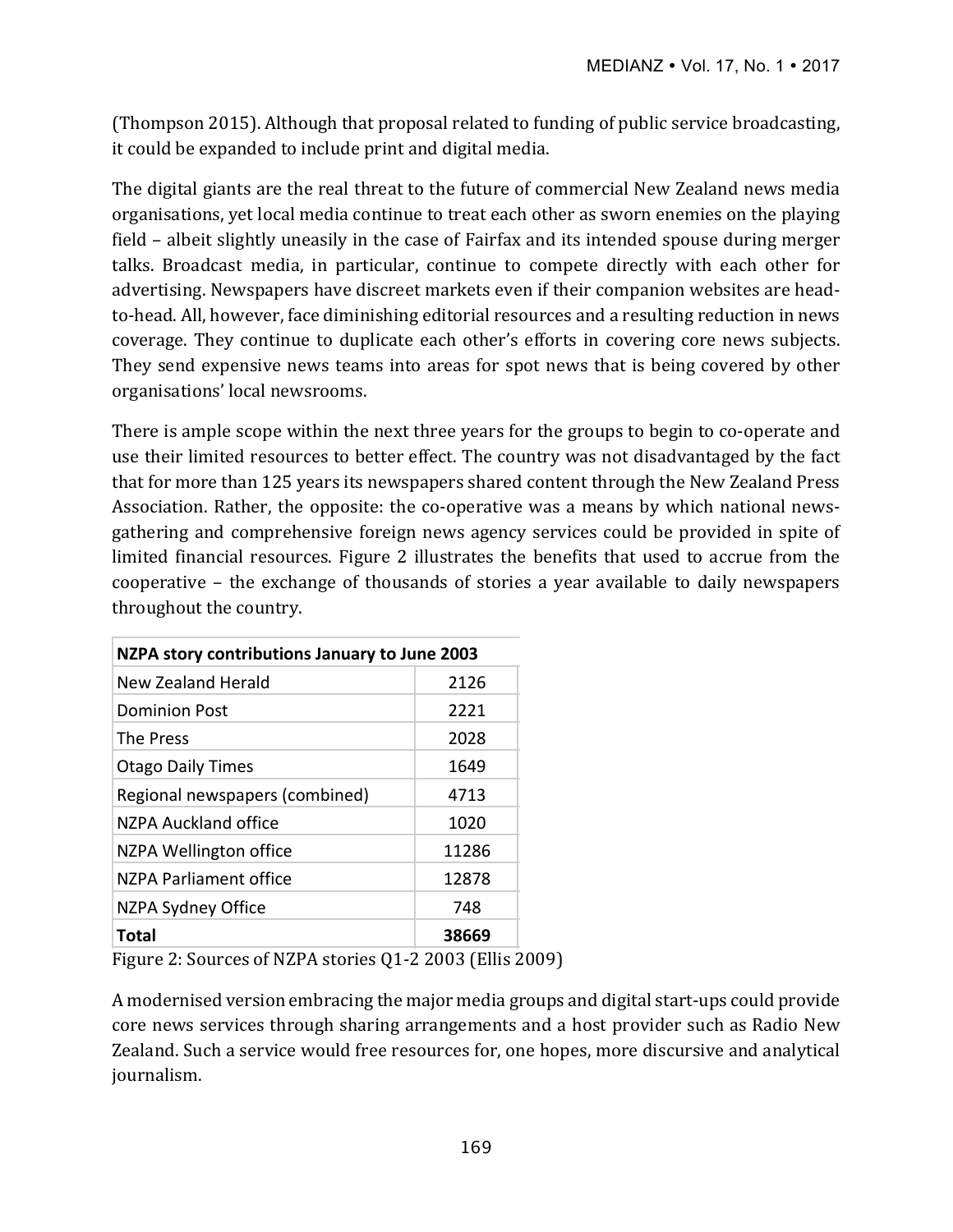There are indications that co-operation may not be beyond them. The widespread distribution by other media of Radio New Zealand's *Ninth Floor* series of interviews with former prime ministers – with a free-to-air broadcast by TV3 scheduled for October 2017 – is an excellent example. Radio New Zealand did not suffer financially by sharing it: it is a noncommercial network. It is questionable, however, whether it would have been giving away revenue if it was a commercial operation. It could have first mover advantage, audience loyalty and the possibility of revenue-sharing to secure its position. It already makes modest sums from re-use of some of its content by other media. In a similar venture, Fairfax's stuff.co.nz website announced in June 2017 that it would carry selected items from Māori Television. An earlier example was the Panama Papers collaboration between Radio New Zealand, Television New Zealand and Nicky Hager (a member of the Consortium of Investigative Journalists that masterminded the investigation). Co-operation is not limited to editorial endeavours. In November 2015 Fairfax, NZME, MediaWorks and TVNZ launched the KPEX joint programmatic digital advertising exchange.

It remains to be seen how far and how fast co-operation might go. The Panama Papers represented an example of international collaboration on a grand scale. It is more than possible for the mainstream media organisations to forge permanent relationships with local digital enterprises formed to fill specific and neglected areas of editorial coverage. Already, there are news services such as BusinessDesk and Christchurch Court News. There are independent investigative journalists. Each of these endeavours can make a meaningful contribution to society but its impact depends of having sufficient 'reach'. That 'reach' can be provided by mainstream media. The model already exists with ProPublica in the United States. Its raison d'etre is the provision of ground-breaking journalism in collaboration with a host of organisations from ABC News to Yahoo. Investigations in New Zealand by newsroom.co.nz on alleged breaches of the law by Southland MP Todd Barclay (Reid 2017) and politik.co.nz's exposure of the Labour Party's fraught international intern scheme (Harman 2017) gained their full momentum only after mainstream media picked up the stories.

A broad-based system of co-operation and exchange between all mainstream media – exemplified by the New Zealand Press Association agreement - would help to compensate for diminishing newsroom resources. However, if a co-operative of the likes of NZPA is beyond them, New Zealand media nonetheless has the capacity - within that three-year timeframe - to fully embrace collaboration not only with each other but with the journalistic entrepreneurs of the digital age.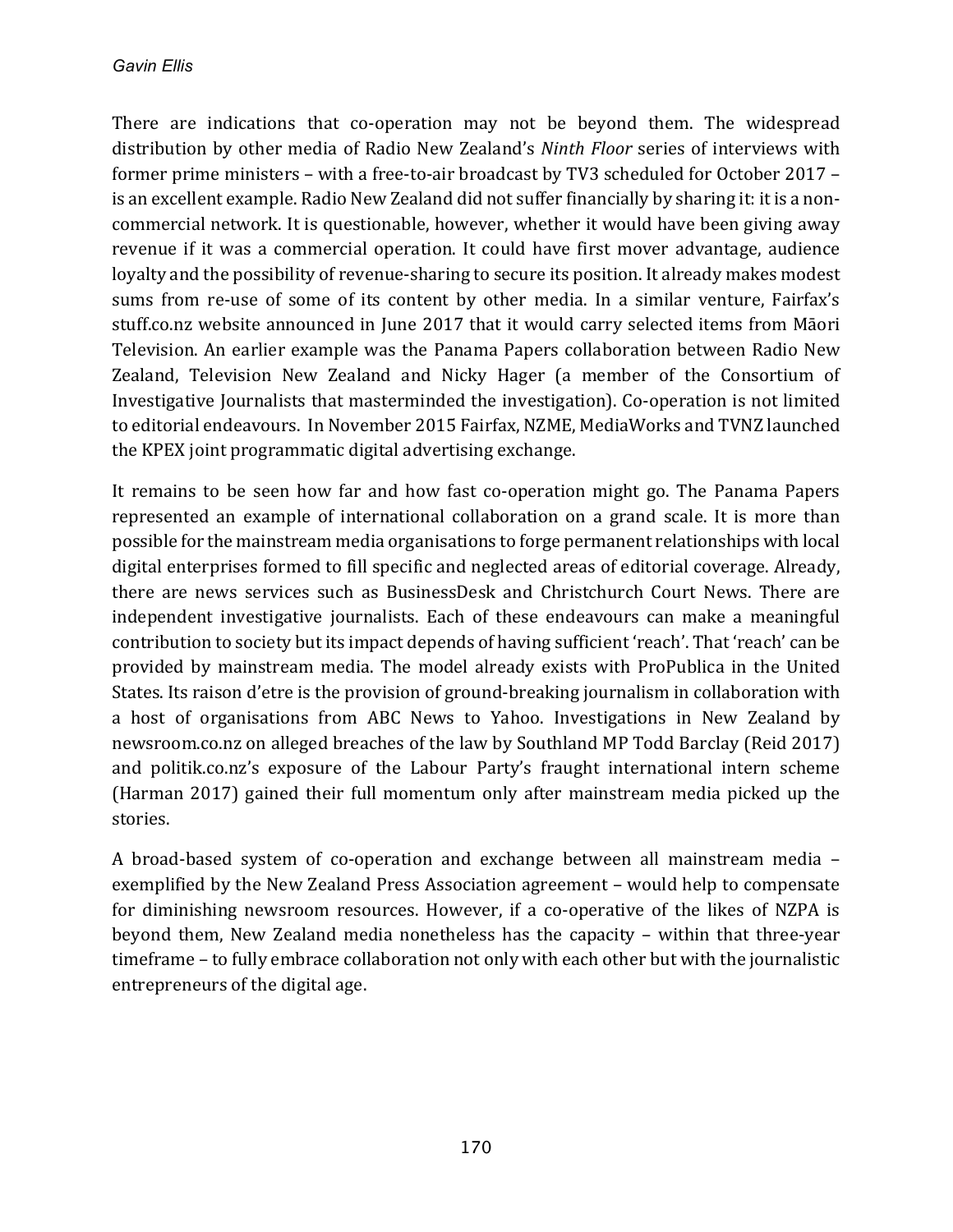# **Regulation**

Systems will need to be put in place to ensure that collaboration, co-operation and, perhaps, merger do not reduce the range of voices available to the New Zealand public. Core news unembellished reportage of the events of the day  $-$  does not require a pluralistic system. Plurality is needed in the selection of news, interpretation and commentary. The country does not, however, have the means of ensuring that its media system - particularly if it is given new sources of funding - delivers both plurality and its principal purpose of truthseeking. We have both state-mandated and self-regulated media complaints bodies. In spite of the subsuming of the Online Media Standards Authority by the New Zealand Press Council, they remain essentially medium-based and therefore past their use-by dates.

Within the 2020 timeframe we have the capacity, if not the will, to rethink the regulatory environment to (a) recognise a fully-converged media ecosystem, (b) homogenise ethics and standards,  $(c)$  hold various media enterprises accountable for the provision of material that acknowledges the audience as citizens and not simply consumers, and (d) give those citizens redress when standards are not met.

Moving a regulatory body beyond complaints adjudication to the maintenance of content standards would be resisted by some  $-$  perhaps all  $-$  of the media groups but that should be the price they pay for financial assistance. Neither media organisations nor politicians can be relied upon to rise above self-interest where media regulation is concerned.<sup>8</sup> Therefore, a public commission would need to determine the structure and mechanics of such a body for it to be fully effective. A starting point would be the Law Commission's 2013 recommendations (NZLC IP27).

# **Crisis of Trust**

The foregoing are developments that are achievable within the 2020 timeframe if the actors are so minded. There is one issue, however, that the industry and its journalists must not ignore: they face a crisis of trust.

There is an urgent need for society's trust in professional journalism and media institutions in New Zealand to be significantly raised. A survey conducted in 2016 by Colmar Brunton for Victoria University's Institute for Governance and Policy Studies showed that more than half of all New Zealanders had complete or a lot of trust in medical practitioners and police to do the right thing. Less than 10 per cent of the population resided the same levels of trust in news media and our politicians (Figure 3). In other words, citizens have a low regard for the politically powerful and a similar view of the group that society once saw as holding the powerful to account.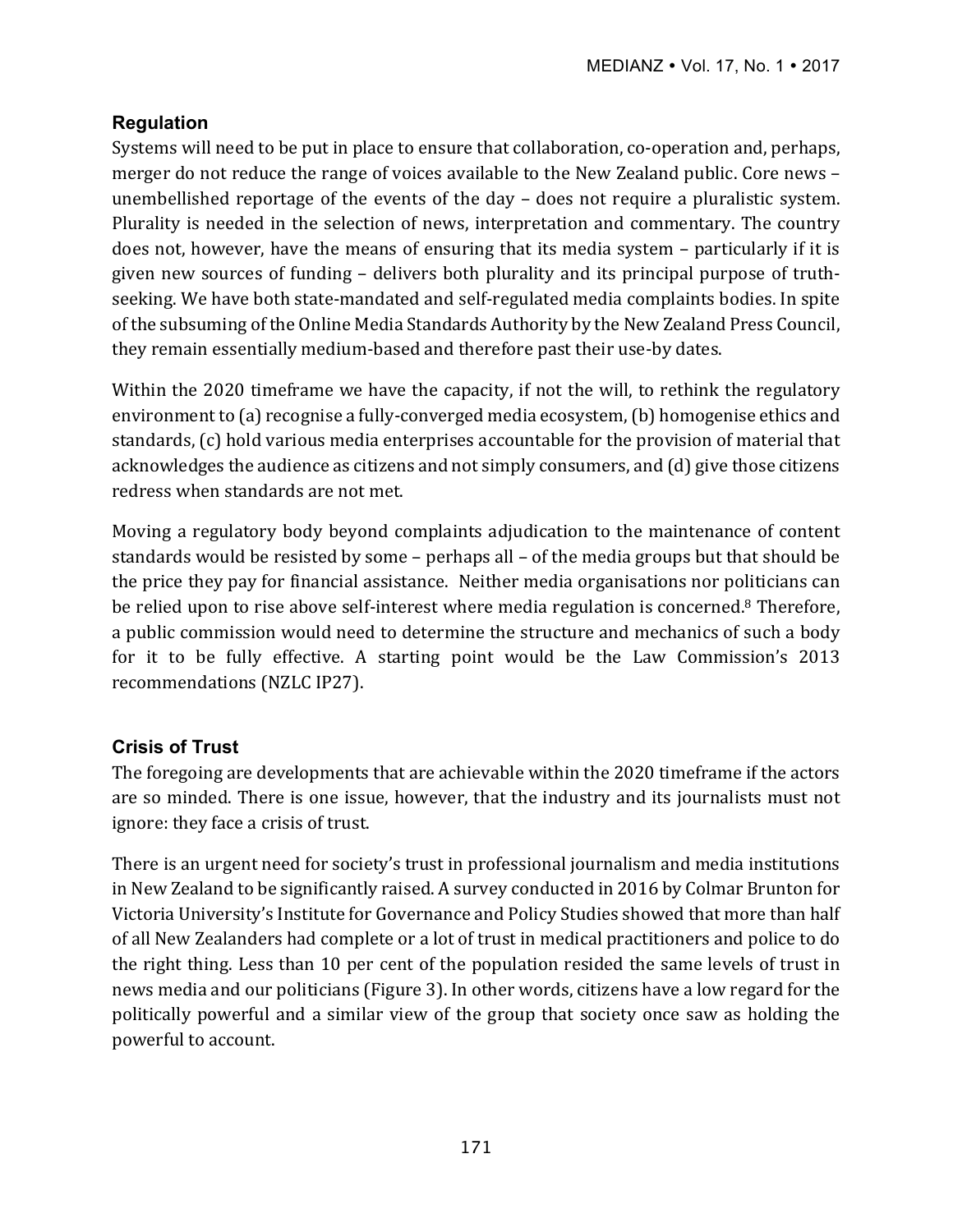### *Gavin Ellis*



Figure 3 (IGPS Victoria University of Wellington 2016)

And it is getting worse. More than half of those surveyed (Figure 4) felt their trust in politicians had deteriorated over the previous three years and 45 per cent felt media had become less trustworthy.<sup>9</sup> These results correlate with findings in other countries where trust in others and confidence in institutions have declined. And it is not new. Robert Putman (2000) documented decades of declining social trust in *Bowling Alone* and the rate at which social capital has been eroding has not slowed.



Figure 4 (IGPS Victoria University of Wellington 2016)

Another study of American levels of trust and confidence over a 40-year period (which revealed levels reached all-time or near-all-time lows in 2012) concluded that 'the decline of social capital is a profoundly negative trend for a democracy, a system of government predicated on the few representing the interests of the many' (Twenge, Campbell and Carter 2014). The role of the news media in holding power to account is creating the equivalent of a binary explosive: the public do not trust either government or those who keep watch on it. It is essential that confidence in both institutions is raised.

We are now faced, however, with a phenomenon that makes the restoration of trust in news media an even more pressing need. The phenomenon has several labels and multiple dimensions. Whether you call it fake news, alternative facts, post-truth politics or truthiness, it represents a crisis in which 'the power of truth as a tool for solving society's problems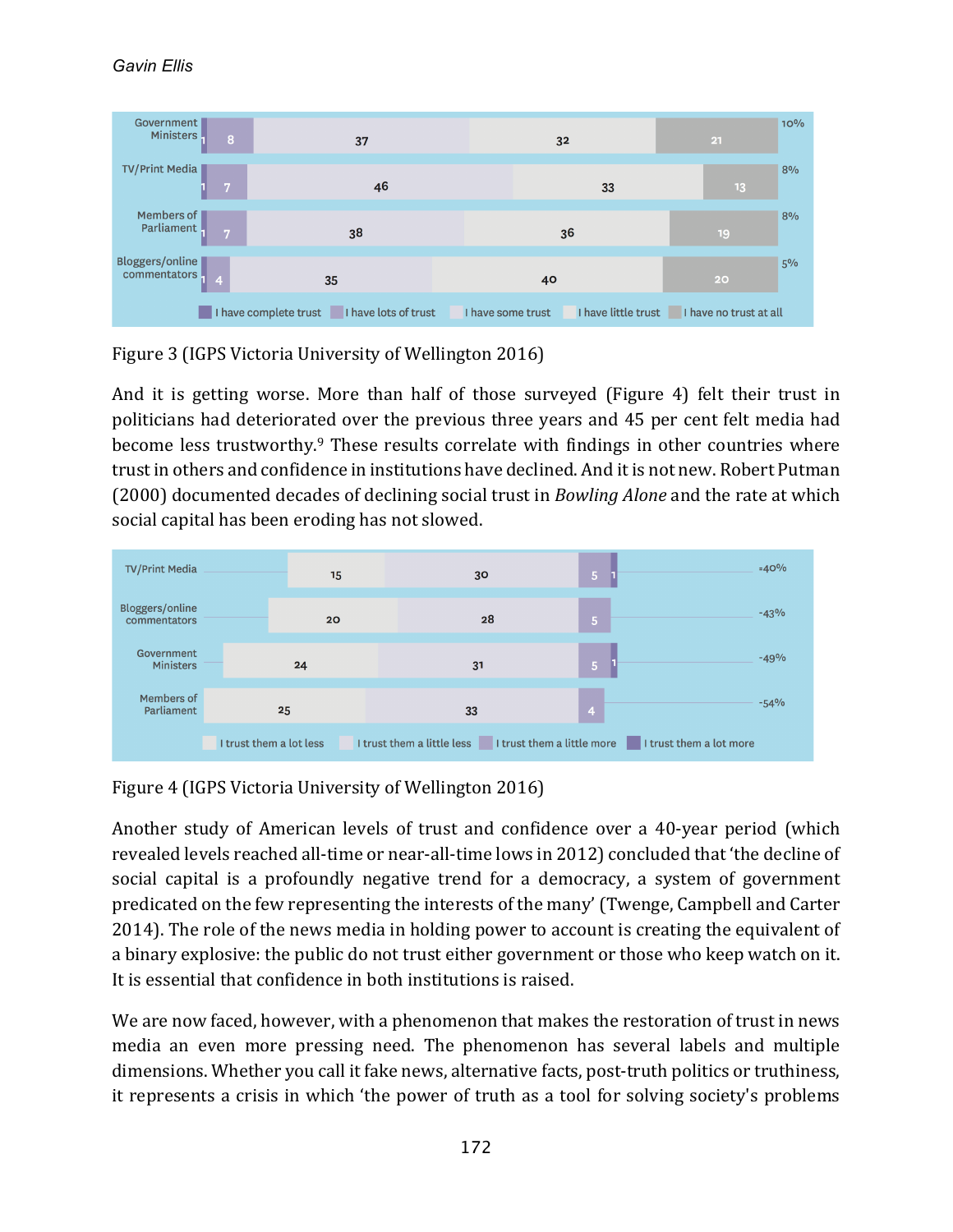could be lastingly reduced' *(Economist* 2016). It has been able to take root for a number of reasons including loss of trust in institutions, the rise of populism, social media 'bubbles', and the ability to dismiss fact-checking journalists as untrustworthy.

There is a growing awareness of the characteristics of post-truth politics and its substitution of facts with resonating statements that followers want to be true. We have seen the way that fake news can be used either to undermine or provide a lucrative money earner for opportunistic Macedonians capitalising on programmatic advertising (Tambini 2017). And we have seen legitimate media outlets that strive for the truth labelled 'fake news' when that truth is inconvenient. A concerted effort is required if society is to repair the damage to democratic processes caused by this degradation of fact. The news media cannot play its part in such a recovery unless they enjoy the confidence of the public.

In a letter published in the December 22, 2016, edition of *Nature* Dr Adam Kucharski, a specialist on the dynamics of emerging infections from the London School of Hygiene and Tropical Medicine, suggested that the propagation of fake news through social networks bears many similarities to the evolution and transmission of infectious diseases. For example, disease strains can evolve and compete in a host population, much like rumours, while infections and opinions are both shaped by social contacts. As contacts become more localised, the diversity of circulating disease strains can increase but, conversely, network structure *can* also suppress the invasion of new disease strains (Kucharski 2016). Fake news and post-truth politics need to be treated like a disease. The potentially protective effect of networks is reassuring but, just as the world is facing the prospect of antibiotic-resistant bugs, we have news media poorly-equipped to fight this threat to the body of democracy.

# **Raising Trust**

How can the news media recover public trust and defend society against 'alternative truth'? They could use a gradual charm offensive over a protracted time period that extends beyond our deadline, but this is an issue where there is not the luxury of time. To draw on Kucharski's analogy, there is an urgent need for new antibiotics and antiviral drugs.

In order to restore public confidence, media will need to set aside some of the market-driven journalism that has characterised their output in the new millennium. Continuous and often over-sold appeals to the emotions have progressively undermined the credibility of journalism. Overlaid by clickbait and Pavlovian reactions by news executives to digital analytics, the corrosive effects have become all the more apparent.

This is not to suggest that journalism should be colourless and devoid of feeling. It does, however, argue for a better balance in the news diet, one with a lowered emotional quotient. That would require media to increase what Michael Schudson calls the 'information model' and reduce 'story model' content. Schudson developed these models to describe the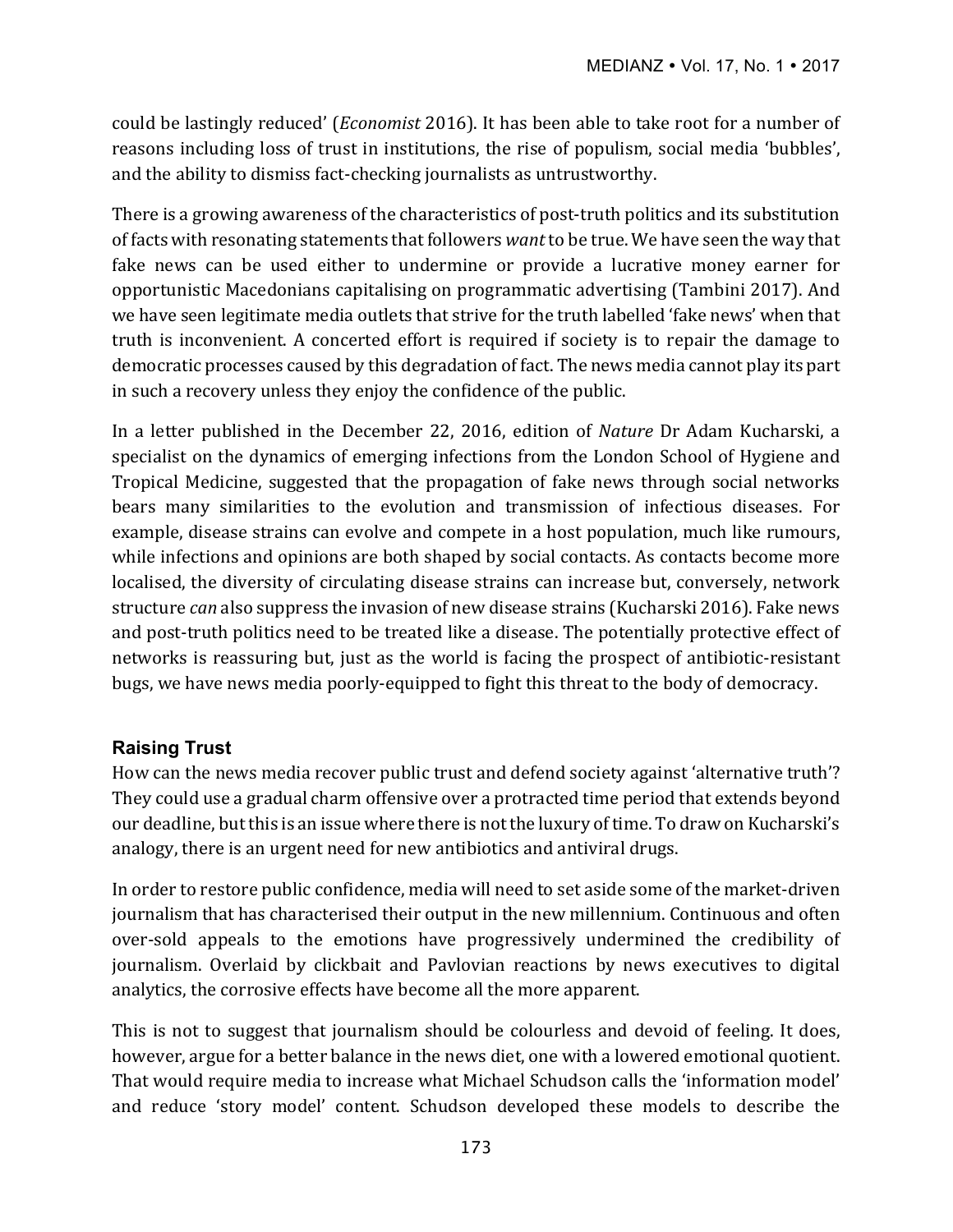bifurcation that began in the 1890s. In the modern era, we might say the former is exemplified by the fact-checking *New York Times* and the latter by the emotional appeal of the *New York Daily News.* 

Blatant media appeals to emotion rely on the same drivers as fake news. An essay, *On Rumors*, by Cass Sunstein notes that, when rumours produce strong emotions - disgust, anger, outrage – people are far more likely to spread them. Sunstein adds that a striking conclusion is that the marketplace of ideas may well fail  $-$  'the rumours that survive emotional selection may not always be those that are most truthful' (Sunstein 2009, 59). This requires news media to beat the fakers, not join them.

News media must be seen to be the antithesis of false news. They *must* be seen as trusted sources of information if they are to fulfil the public service mission to which they have traditionally aspired (Kovach and Rosenstiel 2014, 15-18). That will require somewhat more than simply claiming that they can be trusted  $-$  clearly many members of the public do not think they *can* be trusted. There are five elements to claiming that high ground:

- Robust processes of verification before publication and a requirement for named sources except in special circumstances.
- Adherence to codes of ethics, codified editorial standards, charters and meaningful forms of redress.
- Transparency in editorial practices and decision-making plus standing vehicles for correction and clarification (with an unswerving commitment to admitting and correcting errors).
- A determination to subject newsmakers to fact-checking and accountability.
- Maintenance of public interest news values.

Media organisations may claim they currently meet those five tests. They meet parts of each element, but by no means all, and there is a lack of uniformity across the sector. They certainly do not meet all requirements in the minds of those polled on trust and confidence. Perhaps a requirement that each publishes an annual audit would be an incentive to perform.

In *On Rumors*, Sunstein speaks of the benefits of a chilling effect. He is not referring to the actions of those who would constrain legitimate free speech but to ways that might reduce damaging and destructive falsehoods (ibid., 74-85). As a law professor, he is naturally drawn to legal devices and torts of privacy but the legitimate role of the news media in this instance is also to provide that chilling effect – to create and sustain an environment where there are dangers, sanctions and consequences for those who would peddle fake news and post-truth politics.

It is folly to think that a small country like New Zealand is immune to either blight. Like all political campaigns, the 2017 General Election would be susceptible. The election of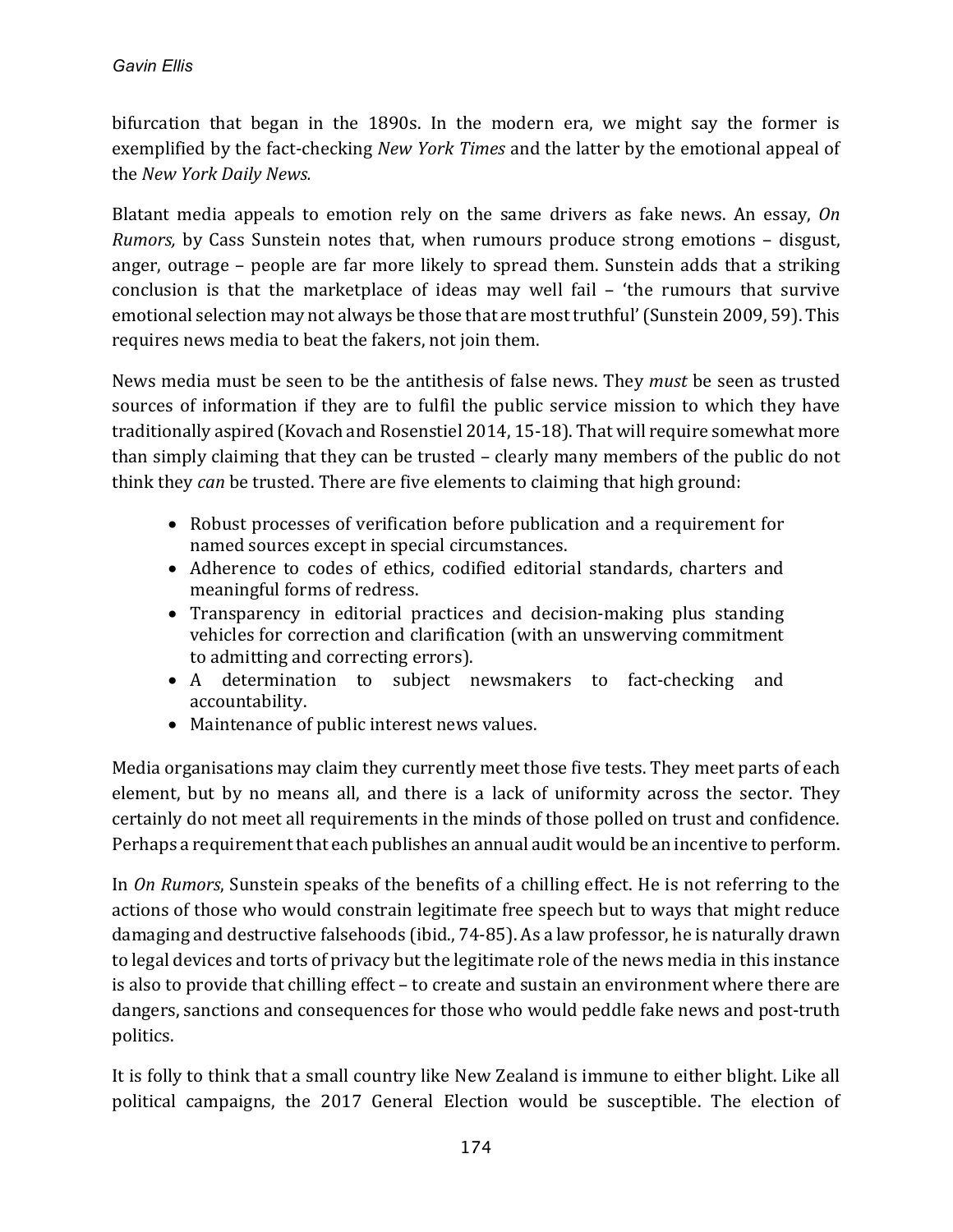President Trump, the Brexit vote, and the presence of a far-right candidate in the second ballot for the French presidency attest to the ability of populism and post-truth politics to quickly take hold in western democracies.

Rational choice is a subject that 'while of the greatest importance, remains shrouded in darkness' (Scruton 2007, 579). Its willing suppression allows fake news to assume its own reality. The exercise of rational choice should suggest that it is in the interests of media organisations to work tirelessly to improve their standing in the ranks of trust and confidence in order to retain their place as one of the institutions of democracy. That is a choice the media should have made long ago but clearly have neglected. Mindful of that 1989 prediction that 'the worst appears to be over', it will take considerable trust and confidence to predict that over the next three years our news media will make all the right choices. However, they are capable of restoring public trust and their capacity to serve their civic function by embracing the best elements of journalism as we knew it. Over the next three years, they could go back to the future.

## **Notes**

- 1. For an overview of ownership see 'New Zealand Media Ownership 2016' produced by Merja Myllylahti (2016) for AUT's Centre for Journalism, Media and Democracy.
- 2. In 2012, Australasian media companies wrote down their value by \$A4.2 billion, including Fairfax \$A2.8 billion, APN \$A485 million (NZ titles), News Corp \$A731 million and Mediaworks \$NZ242 million (\$A193 million). Fairfax wrote down a further \$A1 billion in 2016 and News Corp wrote down \$A700 million in 2017.
- 3. NZME total equity \$285 million, TVNZ \$208.6 million, Radio New Zealand \$47.5 million (all 2016 figures). The New Zealand assets of Fairfax Media have been valued at \$145 million in merger documents and, although its balance sheet is submerged in the finances of its American private equity owner Oaktree Capital, MediaWorks was valued at \$286 million after a recapitalisation at the end of 2013.
- 4. Germany's federal structure and the decentralised nature of its broadcast media (a system that dates back to the post-war reconstruction period) mean there is a multitude of laws and regulation governing media in the republic. A brief overview has been provided by Ronald Meinardus (2013).
- 5. Contained in the Government's response to the Law Commission issues paper 'The News Media Meets 'New Media': Rights, Responsibilities and Regulation in the Digital Age'(13 September 2013).
- 6. Beatson presented an outline of his proposal at the Agenda 2020 Symposium, AUT University 27-28 April 2017. He died on 21 September 2017.
- 7. Announced in the New Zealand Herald (24 February 2017).
- 8. Conservative elements of the British press rejected plans for statutory regulation in 2013 and, with acquiesce on the part of the Cameron government, effectively quashed the recommendation of the Leveson Inquiry. In Australia, in the same period, media interests successfully lobbied against implementation of the recommendation of the Independent Inquiry into Media and Media Regulation (The Finkelstein Report 2012).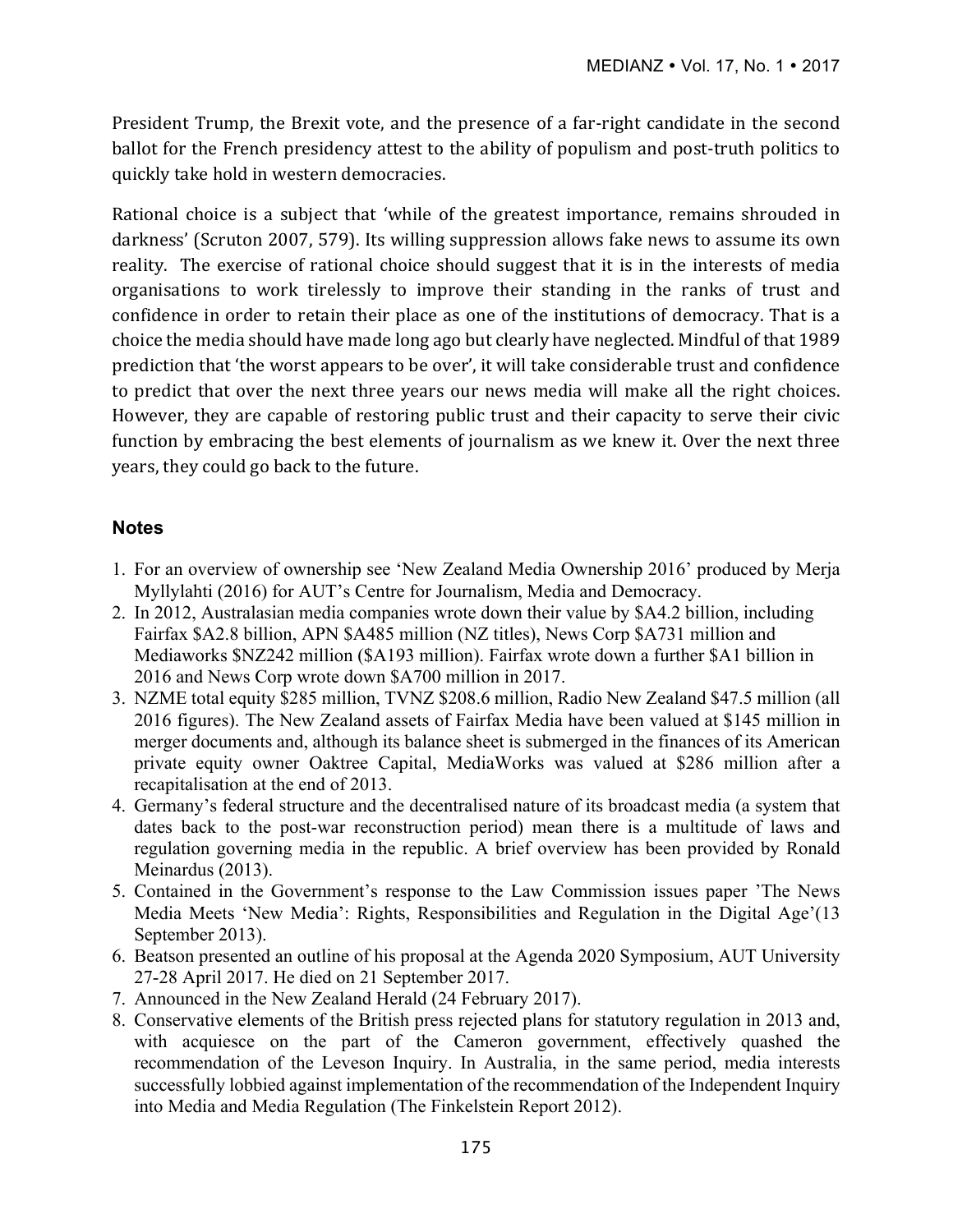1

9. See Institute for Governance and Policy Studies, VUW (2016).

## **References**

Bogart, Leo. 1989. 'Newspapers in Transition'. *American Media: The Wilson Quarterly Reader*, eds. D. G. Philip Cook and Lawrence Lichty. Washington DC: Wilson Centre Press.

*Columbia Journalism Review.* 2016. Fall/Winter. Kyle Pope, editor-in-chief.

Deuze, Mark, and Tamara Witschge. 2017. 'Beyond journalism: Theorising the Transformation of Journalism'. *Journalism* (Online First), 7 February 2017: 1-17.

DiMaggio, Paul, and Walter Powell. 1983. 'The Iron Cage Revisited: Institutional Isomorphism and Collective Rationality in Organisational Fields'. *American Sociological Review* 48: 147-160.

Doctor, Ken. 2015. 'Newsonomics: The Washington Post Offers an Arc in the Storm'. Nieman Lab 1 October 2015. Accessed 20 June 2017. Available from http://www.niemanlab.org/2015/10/newsonomics-the-washington-post-offers-an-arc-inthe-storm/

*Economist.* 2016. 'Yes, I'd Lie to You: The Post-Truth World'. 10 September 2016, 20.

Ellis, Gavin. Word War: How 125 years of newspaper co-operation was consigned to history. Saarbrücken: VDM 2009

Ellis, Gavin. 2016. *Complacent Nation*. Wellington: Bridget Williams Books.

Ellis, Gavin, and Peter Thompson. 2016. 'Restoring Civic Values to the News Media Ecology'. *Policy Quarterly* 12 (2): 37-40.

Hannan, Michael, and John Freeman. 1984. 'Structural Inertia and Organisational Change'. *American Sociological Review* 49 (2):149-164.

Harman, Richard. "Labour Party volunteer workers rebel over living conditions" Politik 22 June 2017. Retrieved from http://politik.co.nz/en/content/politics/1124/Labour-Partyvolunteer-workers-rebel-over-living-conditions-Labour-party-Matt-McCarten-Andrew-Kirton htm

Institute for Governance and Policy Studies, VUW. 2016. 'Who Do We Trust?'. Accessed 20 April 2017. Available from http://igps.victoria.ac.nz/2014%20+/Documents/2016/IGPS-Who-Do-We-Trust-Survey-March2016.pdf

Kovach, Bill, and Tom Rosenstiel. 2014. *The Elements of Journalism*. New York: Three Rivers Press.

Kucharski, Adam. 2016. 'Study Epidemiology of Fake News'. *Nature* 540, 22/29 December 2016: 525.